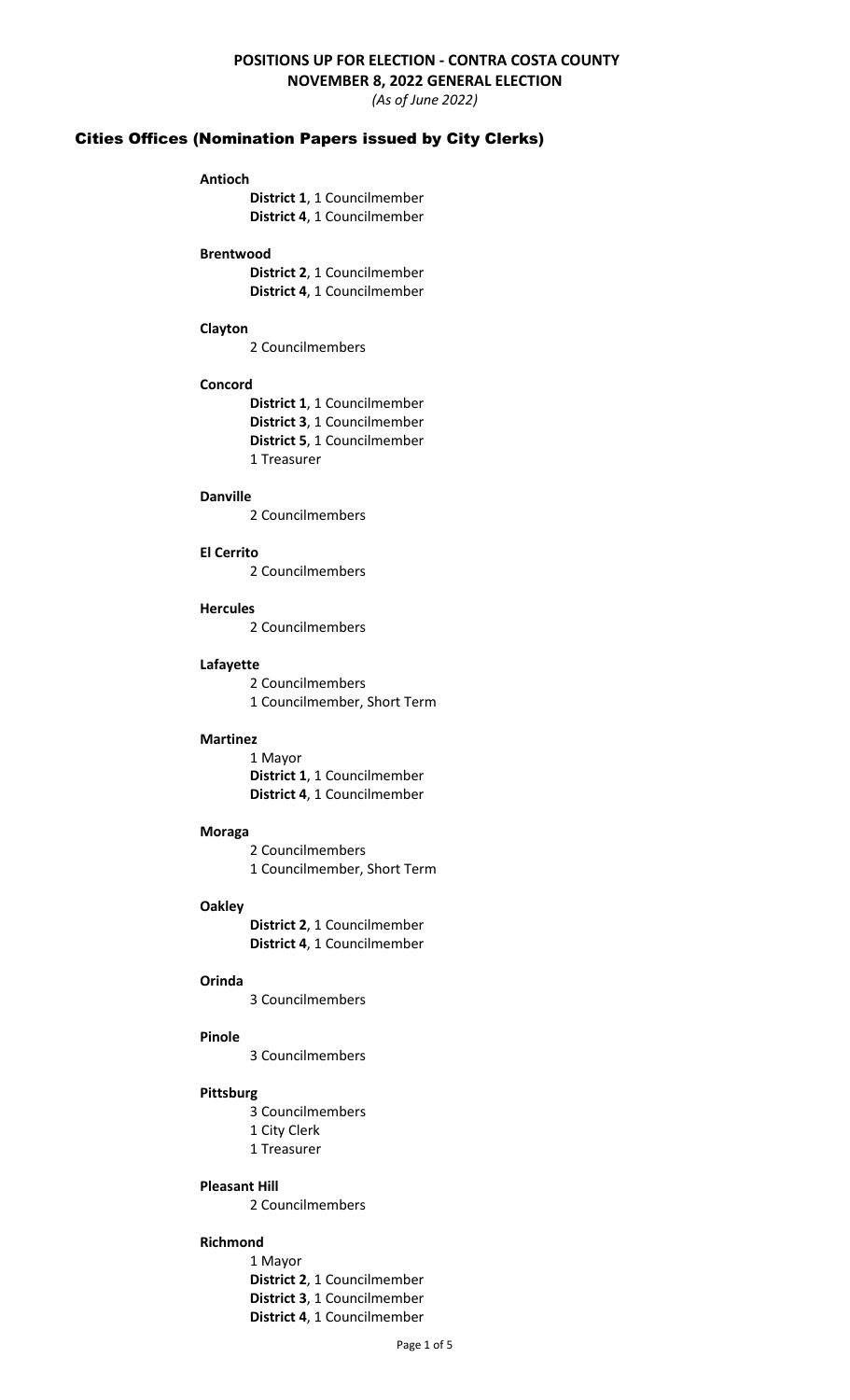#### **San Pablo**

2 Councilmembers

- 1 City Clerk
- 1 Treasurer

# **San Ramon**

1 Mayor **District 2**, 1 Councilmember **District 4**, 1 Councilmember

#### **Walnut Creek**

2 Councilmembers 1 Treasurer

## SPECIAL DISTRICTS (Nomination Papers issued by County Elections Division)

# **Alameda-Contra Costa Transit District**

**At-Large**, 1 Director *(Shared with Alameda which is the county of jurisdiction)*

# **Ambrose Recreation & Park District**

3 Directors

#### **Bethel Island Municipal Improvement District** 2 Directors

# **Byron Bethany Irrigation District Division 1**, 1 Director **Division 3**, 1 Director *(Shared with Alameda County, CCC is the county of jurisdiction)*

**Byron Sanitary District** 2 Directors

1 Director, Short Term

#### **Castle Rock County Water District** 2 Directors

**Central Contra Costa Sanitary District Division 2**, 1 Director **Division 3**, 1 Director

## **Contra Costa Water District Division 1**, 1 Director **Division 2**, 1 Director

#### **Crockett Community Services District** 3 Directors

**Diablo Community Services District** 3 Directors

# **Diablo Water District Ward 2,** 1 Director **Ward 3,** 1 Director **Ward 4,** 1 Director

#### **Town of Discovery Bay Community Services District** 3 Directors

# **Dublin-San Ramon Services District Division 2**, 1 Director

# **East Bay Municipal Utility District**

**Ward 2,** 1 Director

**Ward 3,** 1 Director *(Shared with Alameda which is county of jurisdiction)* **Ward 4,** 1 Director *(Shared with Alameda which is county of jurisdiction)* **Ward 7,** 1 Director *(Shared with Alameda which is county of jurisdiction)*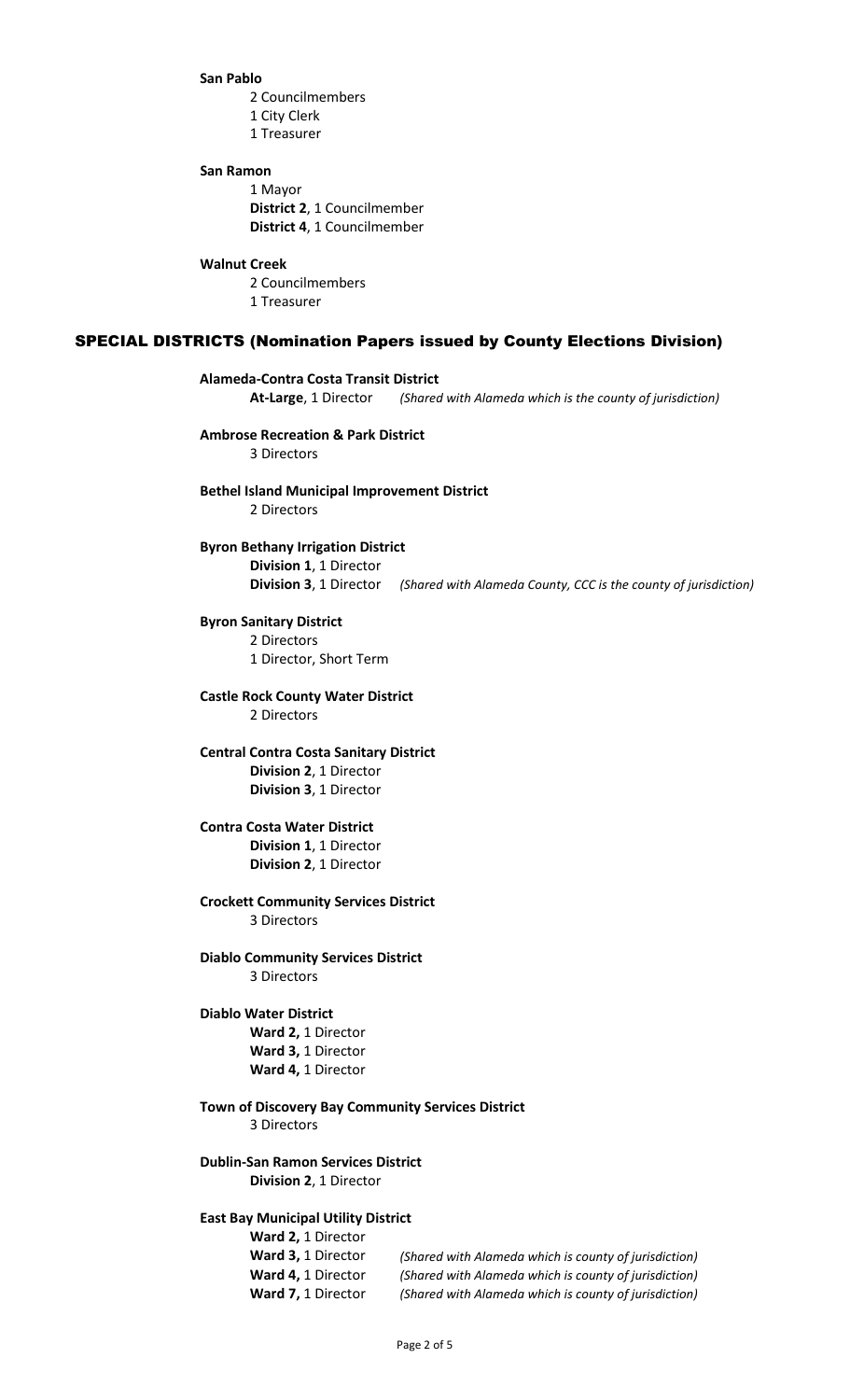**East Bay Regional Park District Ward 6,** 1 Director **Ward 7,** 1 Director

**East Contra Costa Irrigation District Division 1**, 1 Director **Division 4**, 1 Director

**Green Valley Recreation & Park District** 3 Directors

**Ironhouse Sanitary District** 2 Directors

**Kensington Fire Protection District** 3 Directors

**Kensington Police Protection & Community Services District** 3 Directors

**Knightsen Town Community Services District** 3 Directors

**Moraga-Orinda Fire Protection District Division 1,** 1 Director **Division 3,** 1 Director **Division 4**, 1 Director

**Mt. View Sanitary District** 2 Directors 1 Director, Short Term

**Pleasant Hill Recreation & Park District** 3 Directors

**Rodeo-Hercules Fire Protection District** 3 Directors

**Rodeo Sanitary District** 2 Directors

**San Francisco Bay Area Rapid Transit District District 2**, 1 Director

**San Ramon Valley Fire Protection District** 2 Directors 1 Director, Short Term

**Stege Sanitary District** 3 Directors

**West County Wastewater District**

**District 1**, 1 Director **District 3**, 1 Director **District 5**, 1 Director **District 2**, 1 Director, Short Term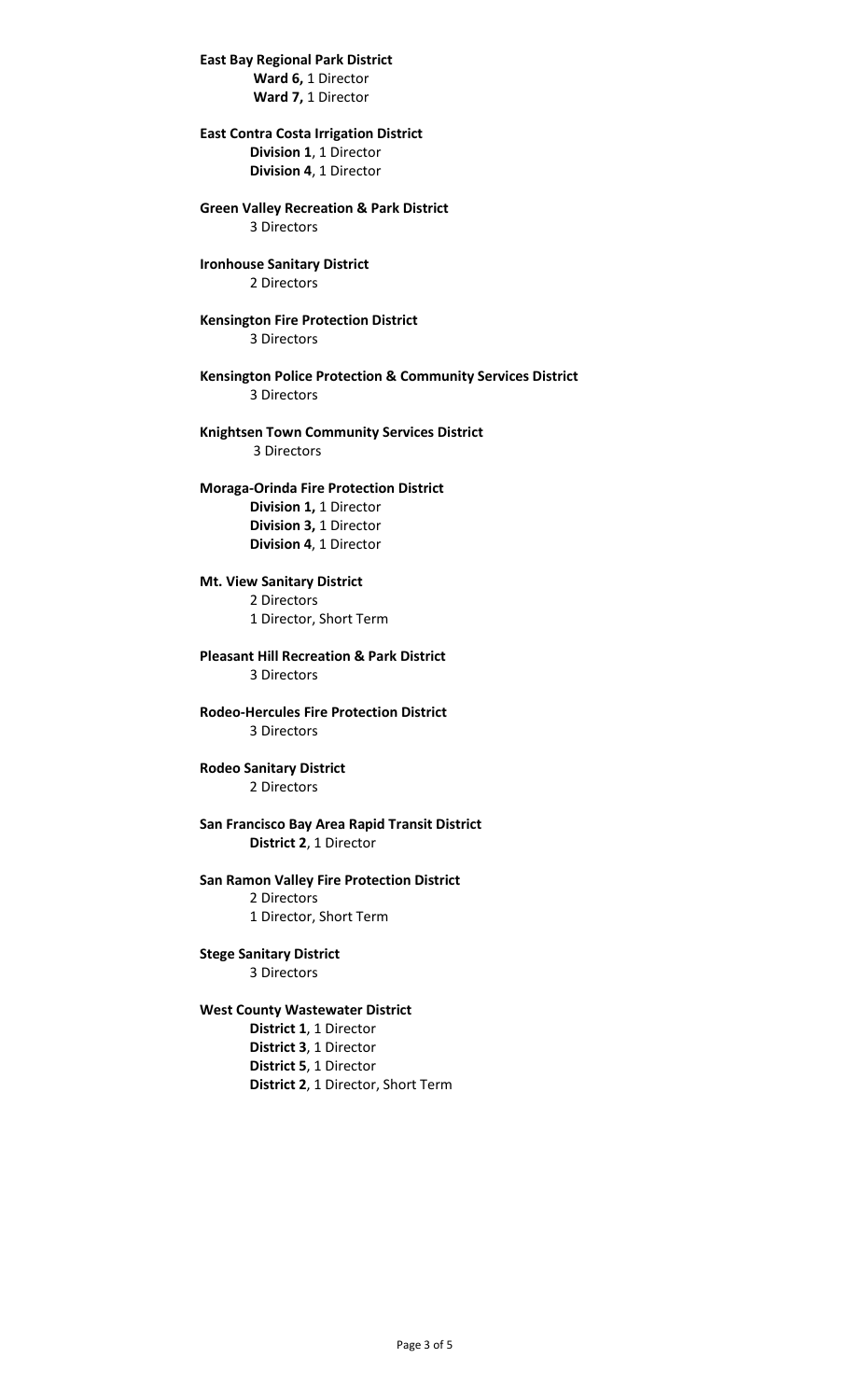# SCHOOLS (Nomination Papers issued by County Elections Division)

# **Acalanes Union High School District**

3 Governing Board Members

#### **Antioch Unified School District**

**Area 2,** 1 Governing Board Member **Area 5,** 1 Governing Board Member

**Brentwood Union School District**

3 Governing Board Members

#### **Byron Union School District**

3 Governing Board Members

## **Canyon Elementary School District**

3 Governing Board Members 1 Governing Board Member, Short Term

#### **Contra Costa County Board of Education**

**Area 2,** 1 Governing Board Member **Area 4,** 1 Governing Board Member **Area 5,** 1 Governing Board Member

#### **Contra Costa Community College District**

**Ward 1,** 1 Governing Board Member **Ward 3,** 1 Governing Board Member **Ward 4,** 1 Governing Board Member

**John Swett Unified School District** 2 Governing Board Members

**Knightsen School District** 2 Governing Board Members

**Lafayette School District** 3 Governing Board Members

# **Liberty Union High School District**

3 Governing Board Members

**Livermore Valley Joint Unified School District** 3 Governing Board Members *(Shared with Alameda which is county of jurisdiction)*

#### **Martinez Unified School District**

**Area 1,** 1 Governing Board Member, Short Term

**Area 3,** 1 Governing Board Member

**Area 5,** 1 Governing Board Member

#### **Moraga School District**

3 Governing Board Members

# **Mt Diablo Unified School District**

**Area 1,** 1 Governing Board Member

**Area 2,** 1 Governing Board Member

**Area 4,** 1 Governing Board Member

## **Oakley Union Elementary School District**

**Area 1,** 1 Governing Board Member, Short Term

**Area 2,** 1 Governing Board Member, Short Term

**Area 3,** 1 Governing Board Member

**Area 4,** 1 Governing Board Member

**Area 5,** 1 Governing Board Member